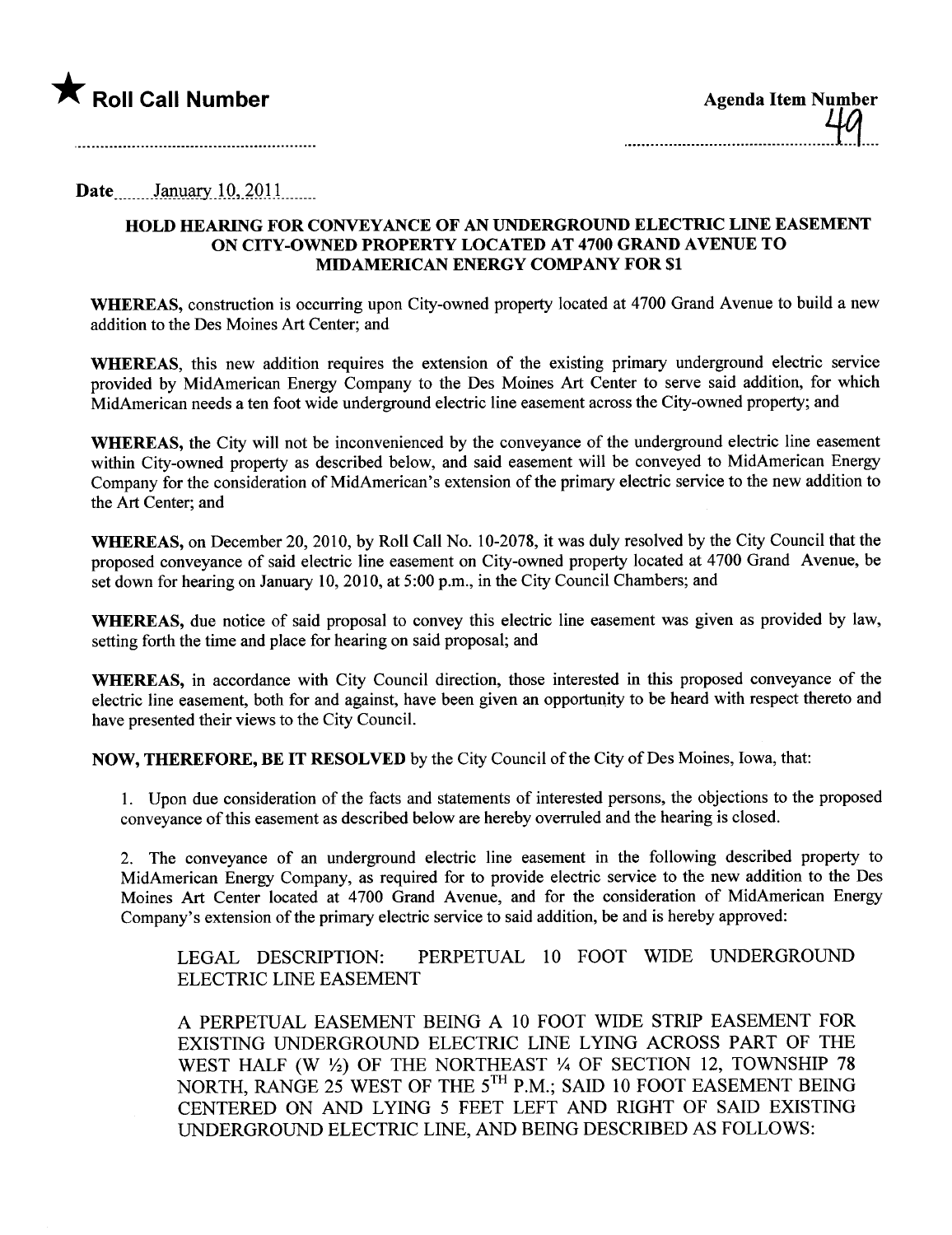

Date January  $10, 2011$ 

COMMENCING AS A POINT OF REFERENCE AT THE NORTHEAST CORNER OF LOT 4, L.P. BROWN'S OFFICIAL PLAT OF LOT 1 WESTWOOD IN SEC. 12-78-25 DES MOINES, IOWA; THENCE SOUTH ON THE EAST LINE OF SAID LOT 4; A DISTANCE OF 25.00 FEET; THENCE EAST 570.00 FEET TO THE POINT OF BEGINING; THENCE SOUTHEASTERLY 190.00 FEET; THENCE EASTERLY 125.00 FEET; THENCE NORTHEASTERLY 35.00 FEET, ALL NOW INCLUDED IN AND FORMING A PART OF THE CITY OF DES MOINES, POLK COUNTY, IOWA.

- 3. The Mayor is authorized and directed to sign the Underground Electric Line Easement for the conveyance identified above, and the City Clerk is authorized and directed to attest to the Mayor's signature.
- 4. The City Clerk is authorized and directed to forward the original of this Underground Electric Line Easement, together with a certified copy of this resolution and of the affdavit of publication of the notice of this hearing, to the Real Estate Division of the Engineering Department for the purpose of causing said documents to be recorded.
- 5. The Real Estate Division Manager is authorized and directed to forward the original Easement, together with a certified copy of this resolution and the affidavit of publication of the notice of this hearing, to the Polk County Recorder's Office for the purpose of causing said documents to be recorded.
- 6. Upon receipt of the recorded documents back from the Polk County Recorder, the Real Estate Division Manager shall mail the original of the Easement and copies of the other documents to the grantee.
- 7. There wil be no proceeds associated with the conveyance of this Underground Electric Line Easement.

Moved by to adopt.

| ROVED AS TO FORM:<br>Glenna K. Frank, Assistant City Attorney<br>$e^{n}$ |             |             |             |                                                                   |                                                                                                      |  |  |
|--------------------------------------------------------------------------|-------------|-------------|-------------|-------------------------------------------------------------------|------------------------------------------------------------------------------------------------------|--|--|
| <b>COUNCIL ACTION</b>                                                    | <b>YEAS</b> | <b>NAYS</b> | <b>PASS</b> | <b>ABSENT</b>                                                     | <b>CERTIFICATE</b>                                                                                   |  |  |
| <b>COWNIE</b>                                                            |             |             |             |                                                                   |                                                                                                      |  |  |
| <b>COLEMAN</b>                                                           |             |             |             | I, DIANE RAUH, City Clerk of said City hereby                     |                                                                                                      |  |  |
| <b>GRIESS</b>                                                            |             |             |             |                                                                   | certify that at a meeting of the City Council of<br>said City of Des Moines, held on the above date, |  |  |
| <b>HENSLEY</b>                                                           |             |             |             |                                                                   | among other proceedings the above was adopted.                                                       |  |  |
| <b>MAHAFFEY</b>                                                          |             |             |             |                                                                   |                                                                                                      |  |  |
| <b>MEYER</b>                                                             |             |             |             |                                                                   | IN WITNESS WHEREOF, I have hereunto set my                                                           |  |  |
| <b>MOORE</b>                                                             |             |             |             | hand and affixed my seal the day and year first<br>above written. |                                                                                                      |  |  |
| <b>TOTAL</b>                                                             |             |             |             |                                                                   |                                                                                                      |  |  |
| <b>MOTION CARRIED</b>                                                    |             |             |             | <b>APPROVED</b>                                                   |                                                                                                      |  |  |
|                                                                          |             |             |             | Mayor                                                             | City Clerk                                                                                           |  |  |